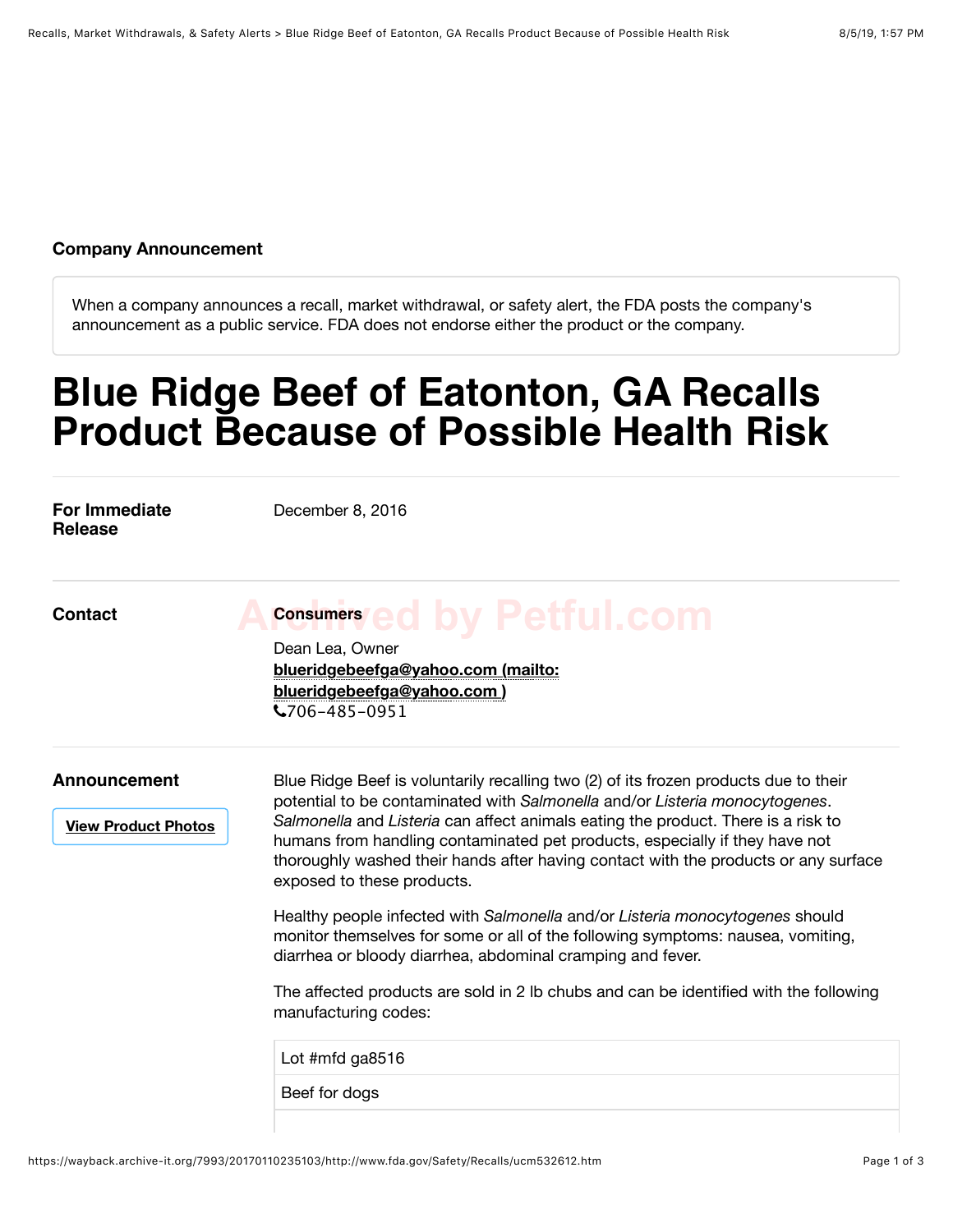UPC code 8542980011009

Lot #mfd ga81216

Kitten grind

UPC code 854298001016

The affected products were distributed to retail stores in the following states:

- $\bullet$  NC
- SC
- GA
- $\bullet$  FL
- $\bullet$  AZ
- $\bullet$  TX

## About *Salmonella* and *Listeria*

*Salmonella* and *Listeria* can affect animals eating the product and there is a risk to humans from handling contaminated pet products, especially if they have not thoroughly washed their hands after having contact with the products or any surface exposed to these products.

Healthy people infected with *Salmonella* and *Listeria monocytogenes* should monitor themselves for some or all of the following symptoms: nausea, vomiting, diarrhea or<br>**Archived bloody diarrhea, abdominal cramping and fever.** bloody diarrhea, abdominal cramping and fever.

Consumers exhibiting these signs after having contact with this product should contact their healthcare provider. Consumers should also follow the simple handling tips on the package.

What caused the Recall

This recall was initiated after the FDA received two complaints associated with these products, including one complaint of two kitten illnesses and one complaint of a puppy death. Subsequent testing by the FDA of a 2 lb chub of beef for dogs and kitten grind collected at a veterinary office revealed the presence of *Salmonella* and *Listeria monocytogenes*. There is no direct evidence linking these unfortunate instances to contaminated product.

This recall is being made with the knowledge of the US Food and Drug Administration.

## What to do

Consumers who have purchased the above lots of beef for dogs or kitten grind are urged to stop feeding them and return products to the place of purchase for a full refund. Or dispose of them immediately. Those with questions can email the company at **blueridgebeefga@yahoo.com. (mailto:blueridgebeefga@yahoo.com)**

###